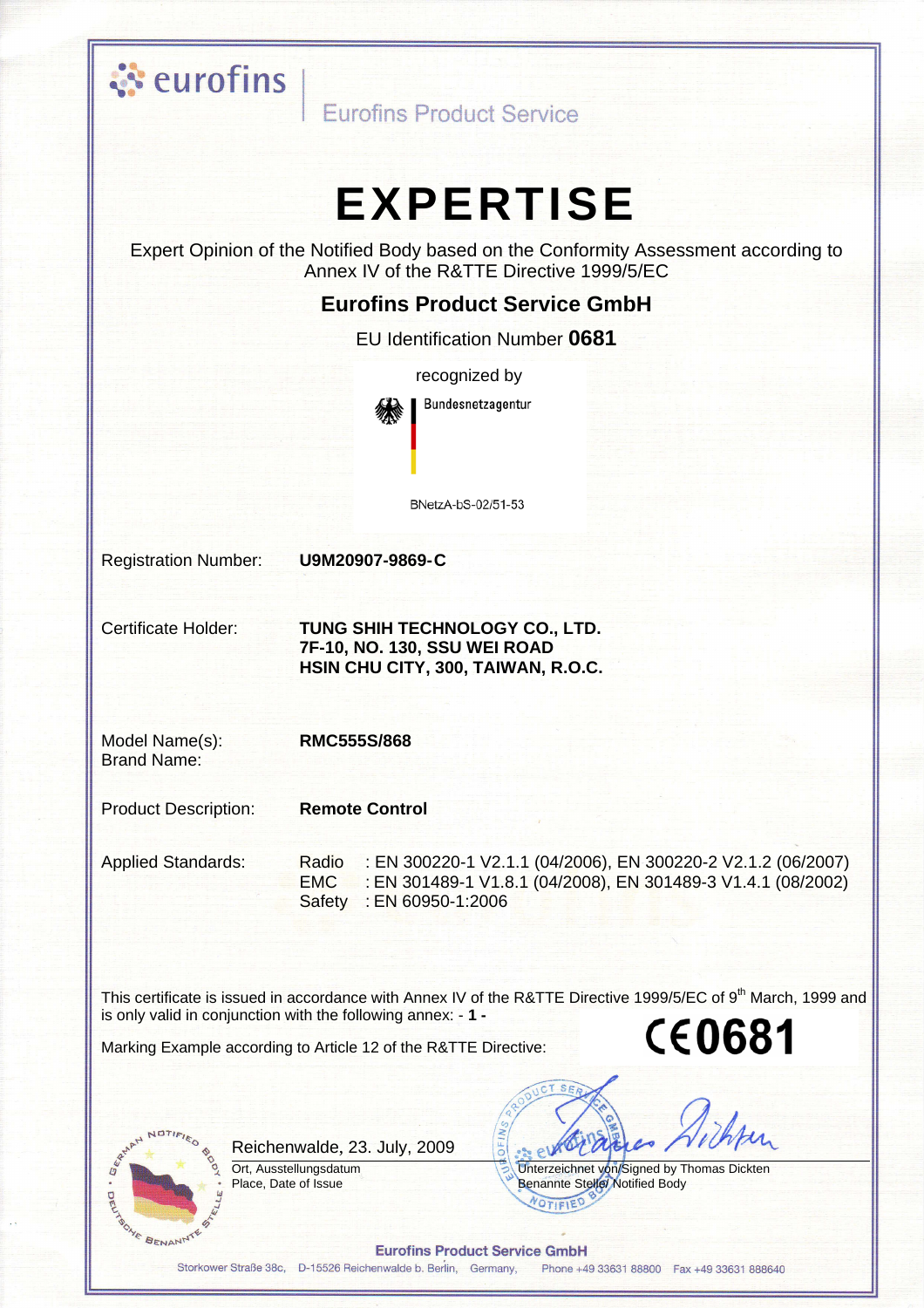Annex 1 of the EC R&TTE Certificate No. U9M20907-9869-C Date: 23.07.2009 Page 1 of 2

## **Opinion on the essential requirements**

| Article 3.1a)<br>health and safety                    | No remarks |
|-------------------------------------------------------|------------|
| Article 3.1.b)<br>electromagnetic compatibility       | No remarks |
| Article 3.2<br>effective use of the radio<br>spectrum | No remarks |

| Manufacturer(s) | TUNG SHIH TECHNOLOGY CO., LTD.     |
|-----------------|------------------------------------|
|                 | 7F-10, NO. 130, SSU WEI ROAD       |
|                 | HSIN CHU CITY, 300, TAIWAN, R.O.C. |
|                 |                                    |

## **System description**

| Frequency band(s)                                                       | 868.0 - 868.6 MHz                                                 |
|-------------------------------------------------------------------------|-------------------------------------------------------------------|
| Operating frequency/<br>Alignment range                                 | 868.32 MHz                                                        |
| Number of channels/<br><b>Bandwidth</b>                                 | 1<br>$< 200$ kHz                                                  |
| Transmit power                                                          | Max. 0.15 mW e.r.p.                                               |
| Type of antenna                                                         | Integral antenna(s)<br>PCB antenna                                |
| Mode of operation<br>(simplex/duplex)                                   | Simplex                                                           |
| Duty cycle *<br>(access protocol, if applicable)                        | $< 1\%$                                                           |
| Comments                                                                | Non-Specific Short Range Device (Video applications are excluded) |
| <b>EU Member States in</b><br>which placing on the<br>market is planned | N/A                                                               |